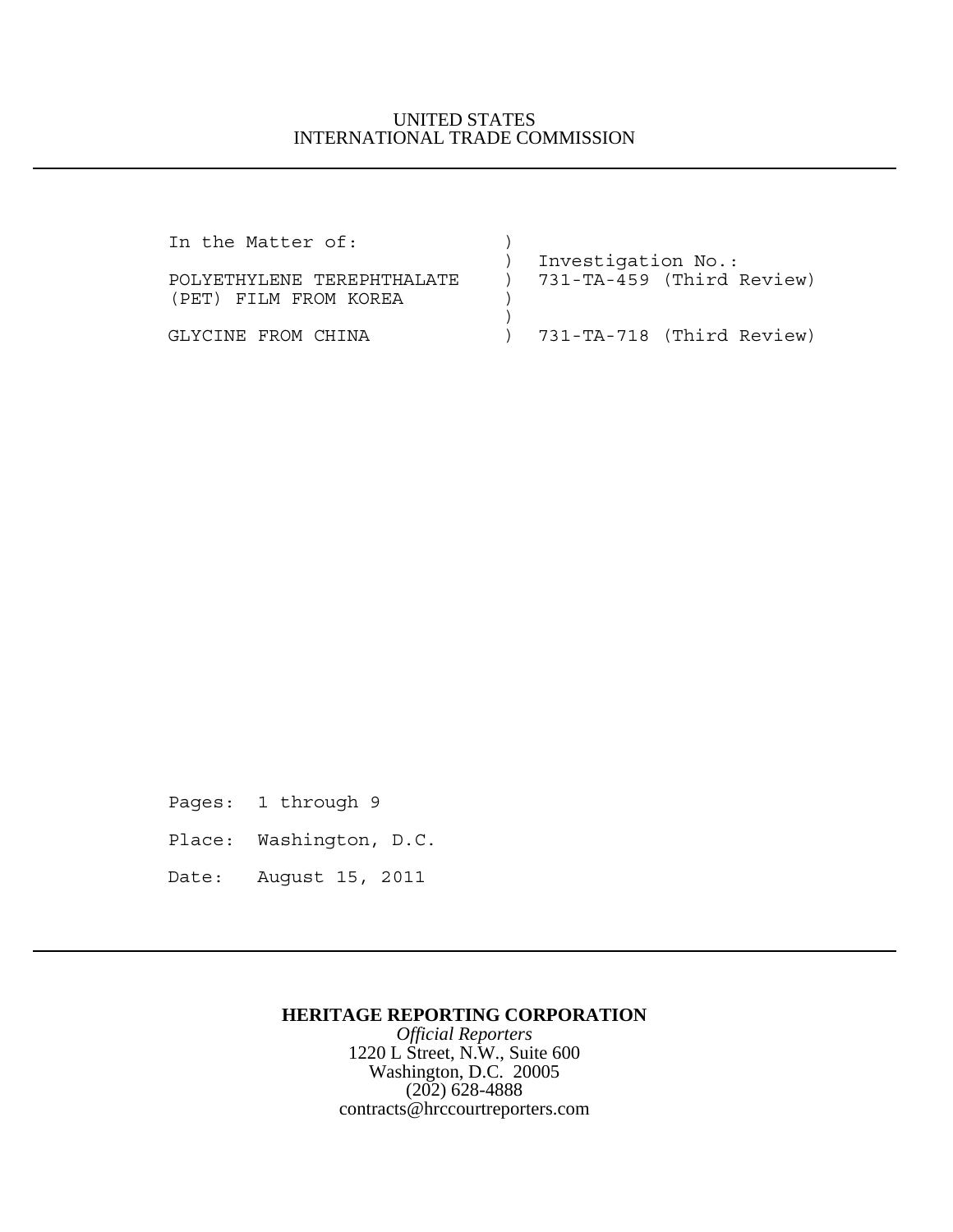### THE UNITED STATES INTERNATIONAL TRADE COMMISSION

| In the Matter of:                                   |                                                                                                  |
|-----------------------------------------------------|--------------------------------------------------------------------------------------------------|
| POLYETHYLENE TEREPHTHALATE<br>(PET) FILM FROM KOREA | Investigation No.:<br>731-TA-459 (Third Review)                                                  |
| GLYCINE FROM CHINA                                  | ) 731-TA-718 (Third Review)                                                                      |
|                                                     | Monday,<br>August 15, 2011                                                                       |
|                                                     | Room No. 101<br>U.S. International<br>Trade Commission<br>500 E Street, S.W.<br>Washington, D.C. |

The Commission meeting commenced, pursuant to Notice, at 2:59 p.m., before the Commissioners of the United States International Trade Commission, the Honorable IRVIN A. WILLIAMSON, Vice Chairman, presiding. APPEARANCES:

On behalf of the International Trade Commission:

Commissioners:

DEANNA TANNER OKUN, CHAIRMAN (Via Telephone) IRVING A. WILLIAMSON, VICE CHAIRMAN CHARLOTTE R. LANE, COMMISSIONER DANIEL R. PEARSON, COMMISSIONER (Via Telephone) SHARA L. ARANOFF, COMMISSIONER (Via Telephone) DEAN A. PINKERT, COMMISSIONER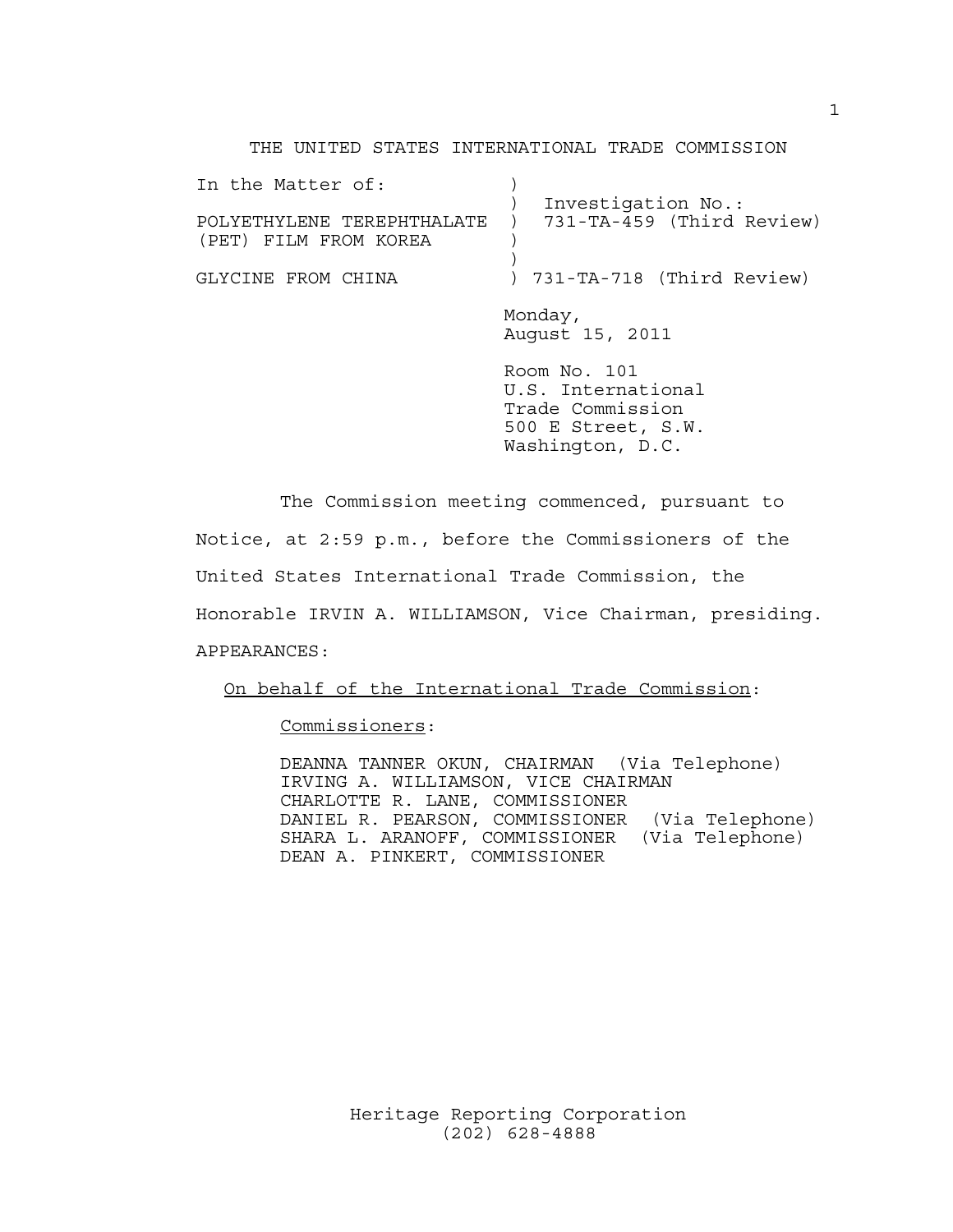APPEARANCES: (cont'd.)

Staff, Investigation No. 731-TA-459:

BILL BISHOP, HEARINGS AND MEETINGS COORDINATOR SHARON BELLAMY, HEARINGS AND MEETINGS COORDINATOR JOANNA LO, INVESTIGATOR RAYMOND CANTRELL, INTERNATIONAL INDUSTRY ANALYST JOHN BENEDETTO, ECONOMIST JUSTIN JEE, ACCOUNTANT/AUDITOR DAVID GOLDFINE, ATTORNEY JAMES McCLURE, SUPERVISORY INVESTIGATOR

Staff, Investigation No. 731-TA-718:

BILL BISHOP, HEARINGS AND MEETINGS COORDINATOR SHARON BELLAMY, HEARINGS AND MEETINGS COORDINATOR STEPHANIA POZZI PORTER, INVESTIGATOR PHILIP STONE, INTERNATIONAL INDUSTRY ANALYST AIMEE LARSEN, ECONOMIST CHARLES YOST, ACCOUNTANT/AUDITOR CHARLES ST. CHARLES, ATTORNEY JAMES McCLURE, SUPERVISORY INVESTIGATOR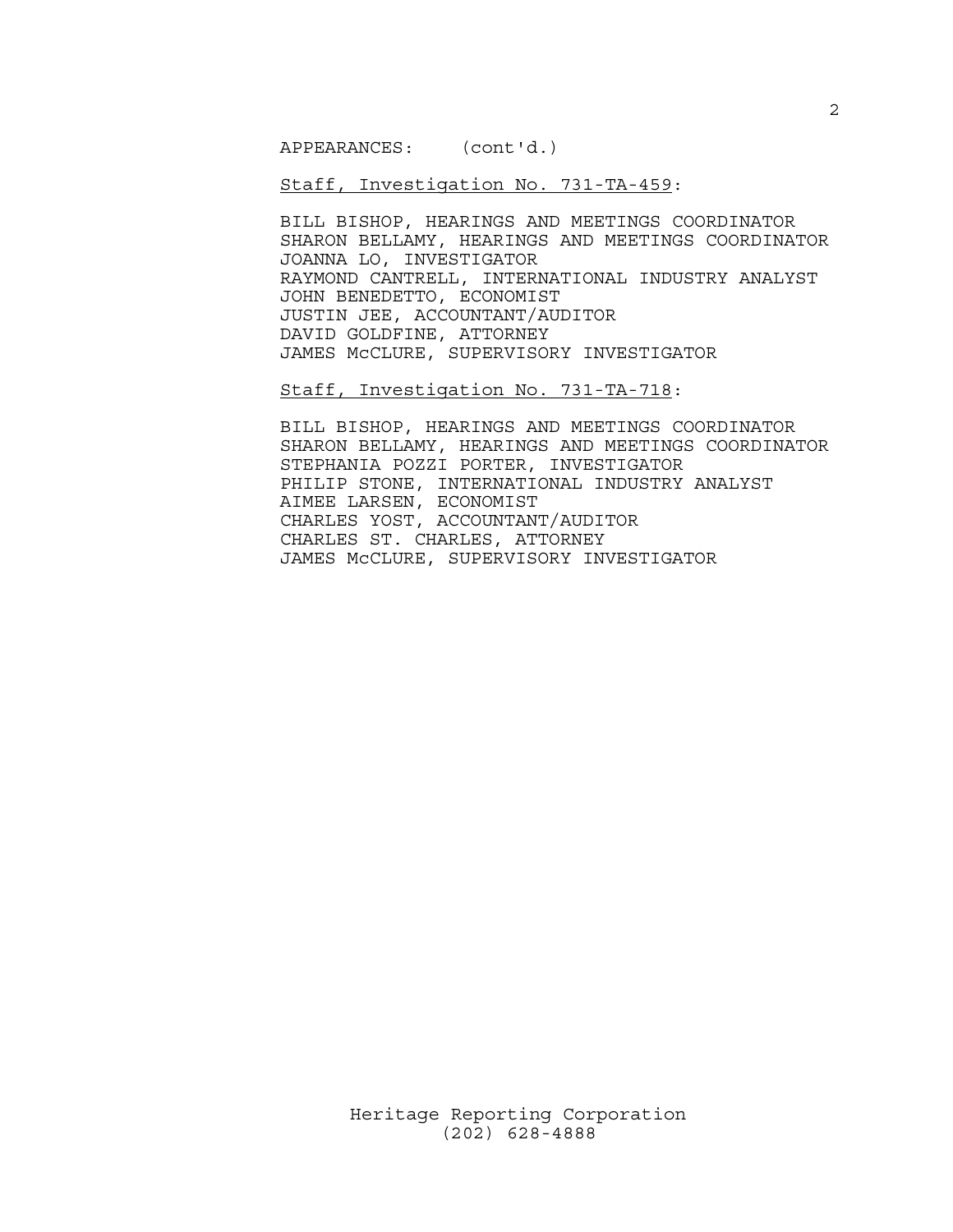# I N D E X

## PAGE

| AGENDA FOR FUTURE MEETING: NONE                                                                  | 4              |
|--------------------------------------------------------------------------------------------------|----------------|
| MINUTES: JULY 20 AND 27, 2011                                                                    | 4              |
| RATIFICATION LIST: 11-007                                                                        | 4              |
| VOTE IN INV. NO. 731-TA-459 (THIRD REVIEW)<br>(POLYETHYLENE TEREPHTHALATE (PET) FILM FROM KOREA) | $\overline{4}$ |
| VOTE IN INV. NO. 731-TA-718 (THIRD REVIEW)<br>(GLYCINE FROM CHINA)                               | 6              |
| OUTSTANDING ACTION JACKETS: NONE                                                                 | 4              |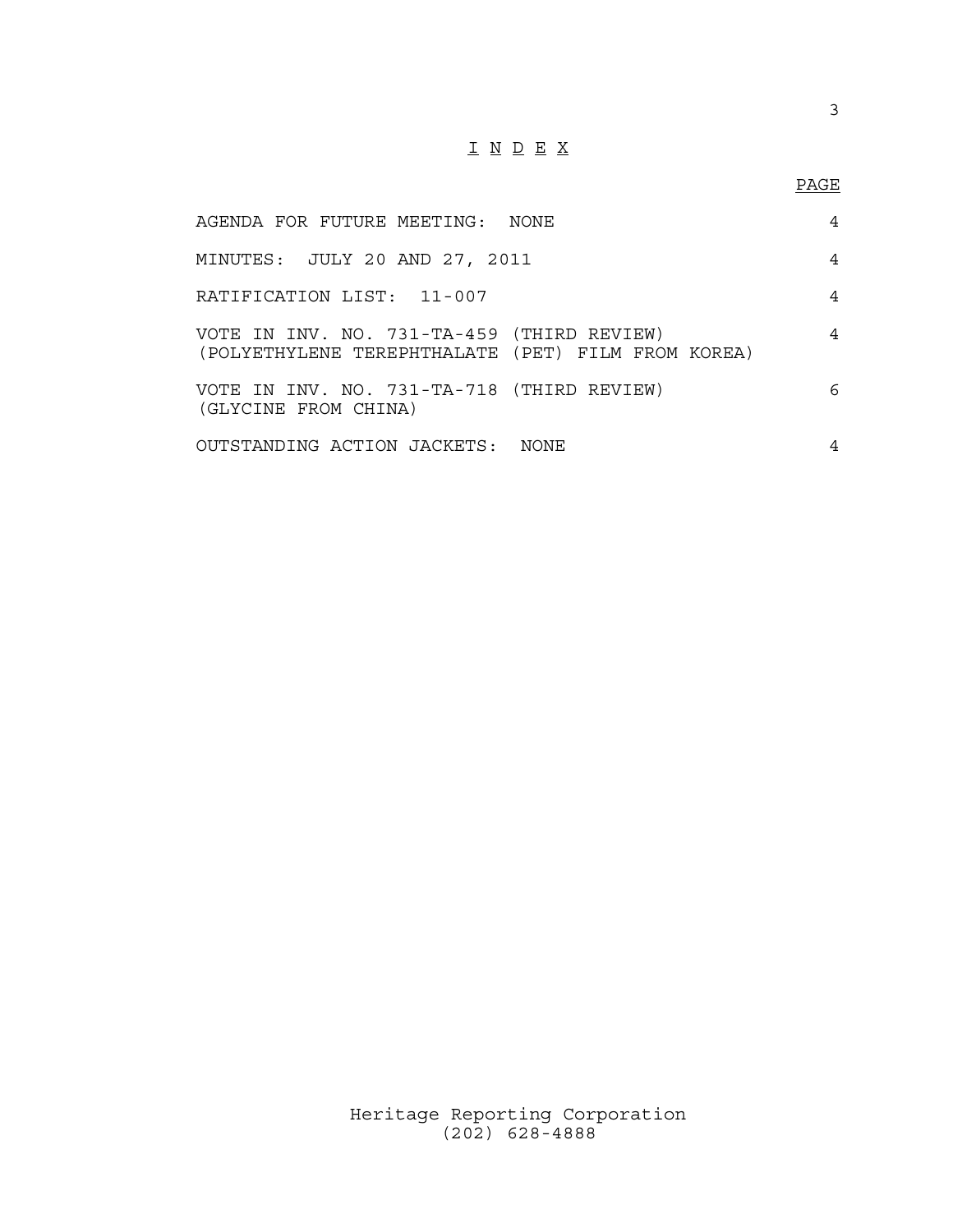| 1              | $\underline{P} \underline{R} \underline{O} \underline{C} \underline{E} \underline{E} \underline{D} \underline{I} \underline{N} \underline{G} \underline{S}$ |
|----------------|-------------------------------------------------------------------------------------------------------------------------------------------------------------|
| $\overline{2}$ | $(2:59 \text{ p.m.})$                                                                                                                                       |
| 3              | VICE CHAIRMAN WILLIAMSON: Good afternoon.                                                                                                                   |
| 4              | This meeting of the U.S. International Trade                                                                                                                |
| 5              | Commission will now come to order.                                                                                                                          |
| 6              | Welcome to Chairman Okun and Commissioners                                                                                                                  |
| 7              | Pearson and Aranoff, who are participating by                                                                                                               |
| 8              | telephone.                                                                                                                                                  |
| 9              | CHAIRMAN OKUN: Good afternoon.                                                                                                                              |
| 10             | VICE CHAIRMAN WILLIAMSON: Good afternoon.                                                                                                                   |
| 11             | COMMISSIONER ARANOFF: Good afternoon.                                                                                                                       |
| 12             | COMMISSIONER PEARSON: Good afternoon.                                                                                                                       |
| 13             | VICE CHAIRMAN WILLIAMSON: I understand that                                                                                                                 |
| 14             | there are no agendas for future meetings or                                                                                                                 |
| 15             | ratification lists to consider.                                                                                                                             |
| 16             | Is there any objections to approval of the                                                                                                                  |
| 17             | minutes of July 20 and 27, 2011, or Ratification List                                                                                                       |
| 18             | $11 - 007?$                                                                                                                                                 |
| 19             | (No response.)                                                                                                                                              |
| 20             | VICE CHAIRMAN WILLIAMSON: Hearing none,                                                                                                                     |
| 21             | they are approved.                                                                                                                                          |
| 22             | Next we turn to the vote in Investigation                                                                                                                   |
| 23             | No. 731-TA-459 (Third Review), Polyethylene                                                                                                                 |
| 24             | Terephthalate (PET) Film From Korea.                                                                                                                        |
| 25             | Welcome to Mr. McClure and the staff who                                                                                                                    |
|                |                                                                                                                                                             |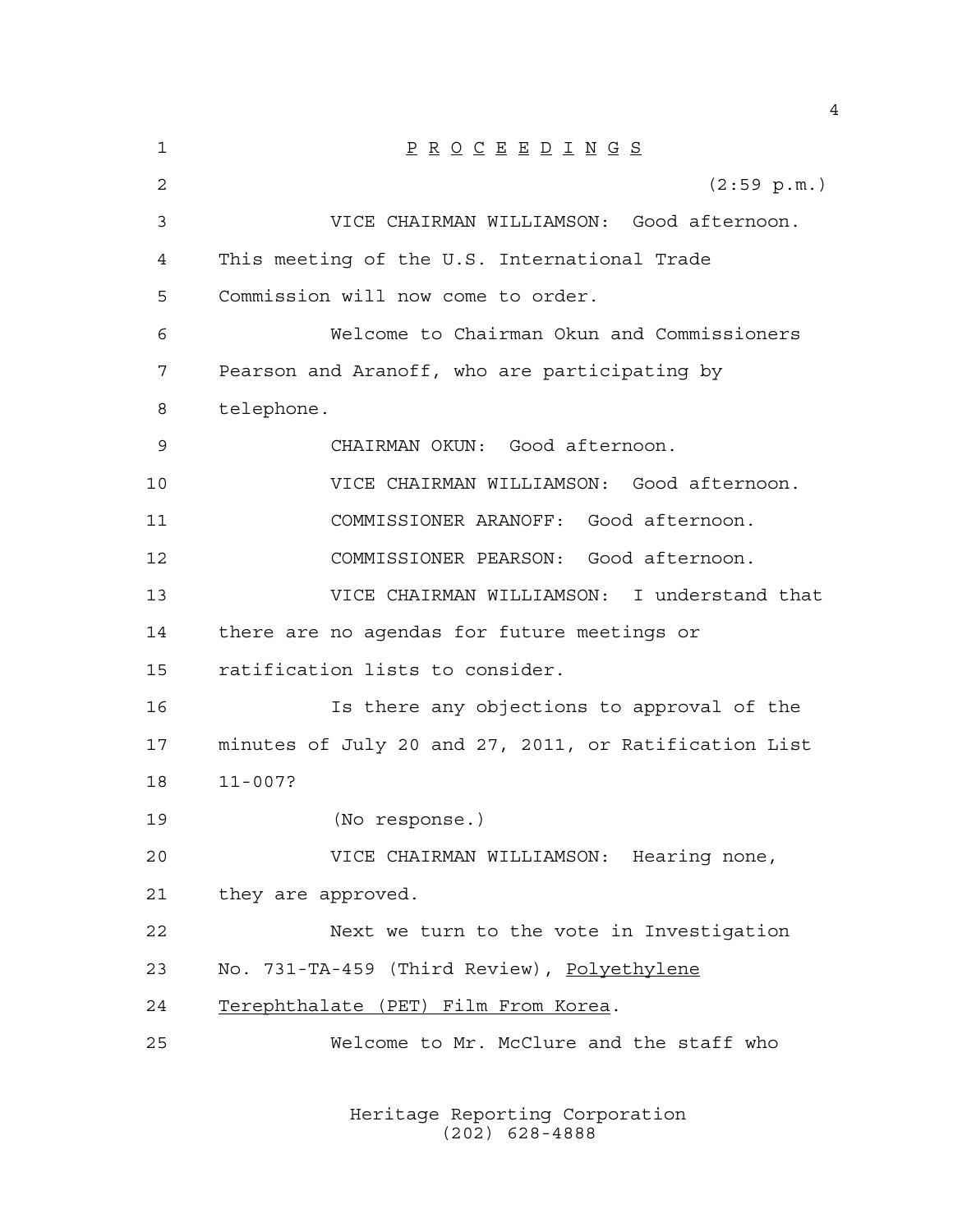participated in this investigation. Are there any questions for the staff?

(No response.)

 VICE CHAIRMAN WILLIAMSON: Are there any additions or corrections to the staff report?

 MR. McCLURE: Jim McClure, Office of Investigations. Mr. Vice Chairman, the report should be approved subject to the revisions contained in Office of Investigations Memorandum INV-JJ-081 dated August 11, 2011.

 VICE CHAIRMAN WILLIAMSON: Thank you. Is there any objection to approval of the staff report as revised?

(No response.)

 VICE CHAIRMAN WILLIAMSON: Hearing none, it is approved.

 Mr. Secretary, will you please call the roll? MR. BISHOP: Commissioner Lane?

 COMMISSIONER LANE: I vote in the negative. MR. BISHOP: Commissioner Pearson?

COMMISSIONER PEARSON: I vote in the

negative.

 MR. BISHOP: Commissioner Aranoff? COMMISSIONER ARANOFF: I vote in the

> Heritage Reporting Corporation (202) 628-4888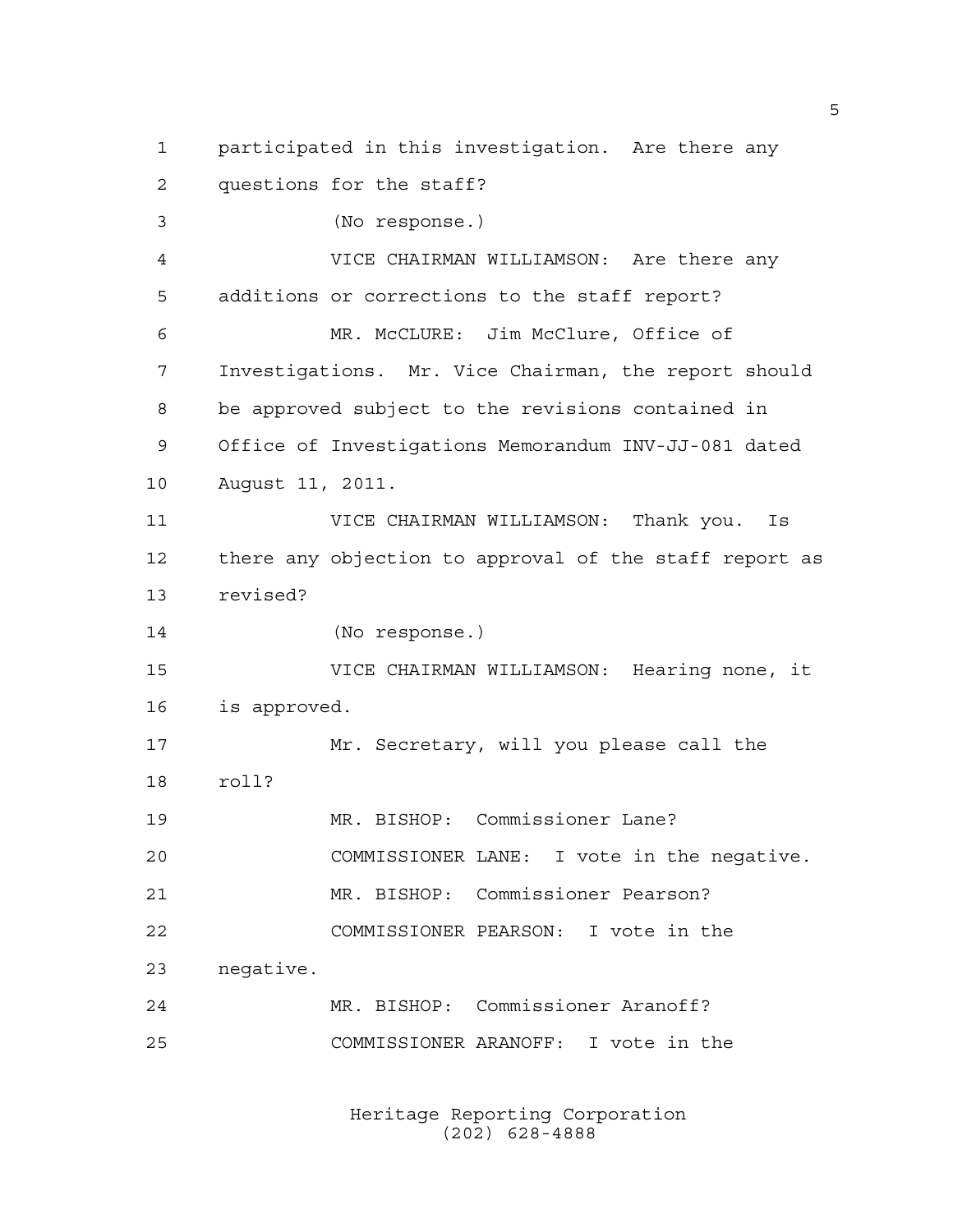negative.

 MR. BISHOP: Commissioner Williamson? VICE CHAIRMAN WILLIAMSON: I vote in the negative. MR. BISHOP: Commissioner Pinkert? COMMISSIONER PINKERT: I vote in the negative. MR. BISHOP: Commissioner Okun? CHAIRMAN OKUN: I vote in the negative. MR. BISHOP: Mr. Chairman, the Commission has reached a negative determination. VICE CHAIRMAN WILLIAMSON: Thank you, Mr. Secretary. Further information regarding this determination will be in the press release. Commissioners' opinions are currently scheduled to be transmitted to the Department of Commerce on or before August 29, 2011. Thank you to all the staff who participated in this investigation. We will now take a moment to change staff for the next vote. (Pause.) VICE CHAIRMAN WILLIAMSON: Next we turn to the vote in Investigation No. 731-TA-718 (Third Review) Glycine From China.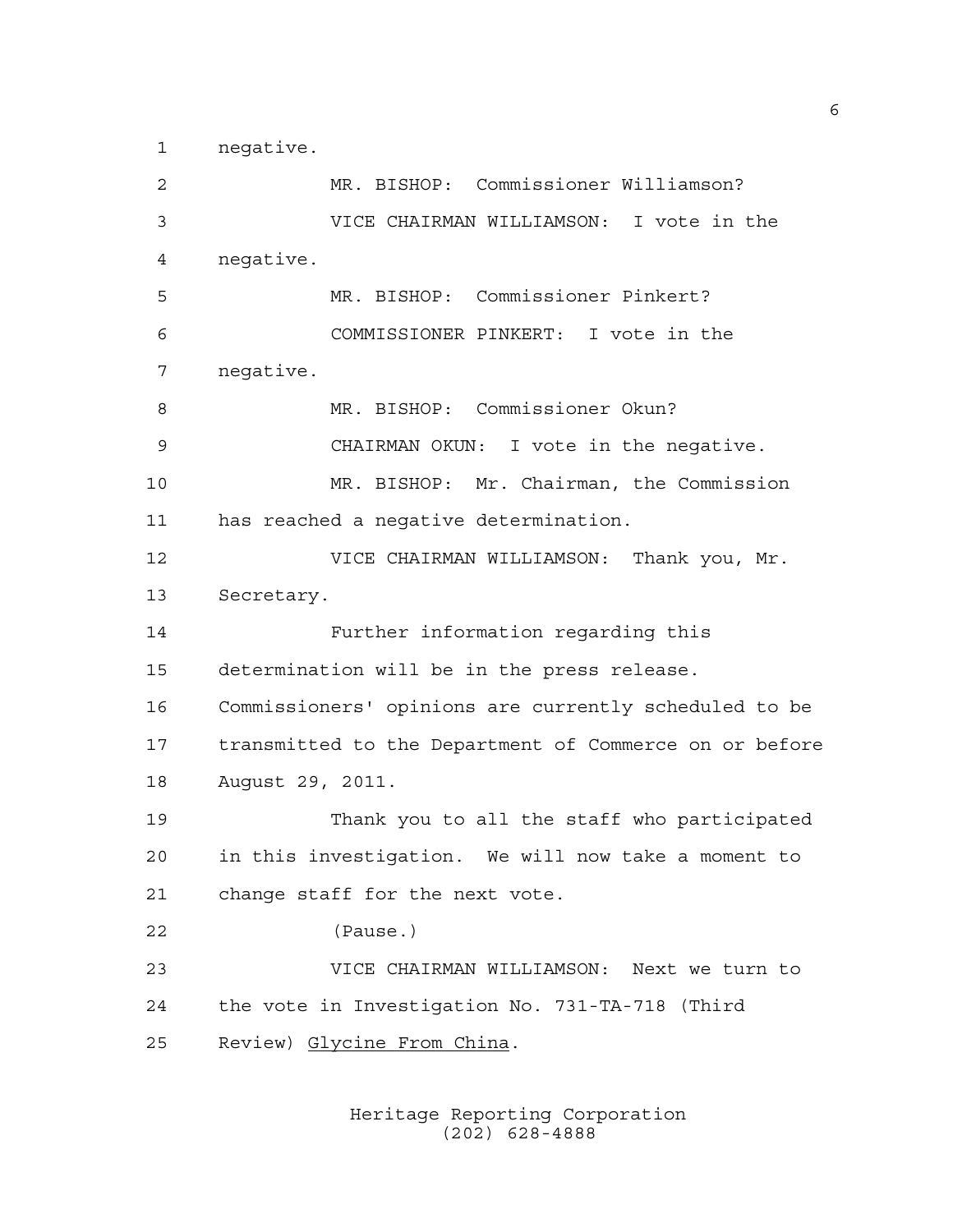Welcome again to Mr. McClure and the staff who participated in this investigation. Are there any questions for the staff? (No response.) VICE CHAIRMAN WILLIAMSON: Are there any objections to approval of the staff report? (No response.) VICE CHAIRMAN WILLIAMSON: Hearing none, it is approved. Mr. Secretary, will you please call the roll? MR. BISHOP: Commissioner Williamson? COMMISSIONER LANE: I vote in the affirmative. MR. BISHOP: Commissioner Aranoff? COMMISSIONER ARANOFF: I vote in the affirmative. MR. BISHOP: Commissioner Pearson? COMMISSIONER PEARSON: I vote in the affirmative. MR. BISHOP: Commissioner Pinkert? COMMISSIONER PINKERT: I vote in the affirmative. MR. BISHOP: Commissioner Okun? CHAIRMAN OKUN: I vote in the affirmative.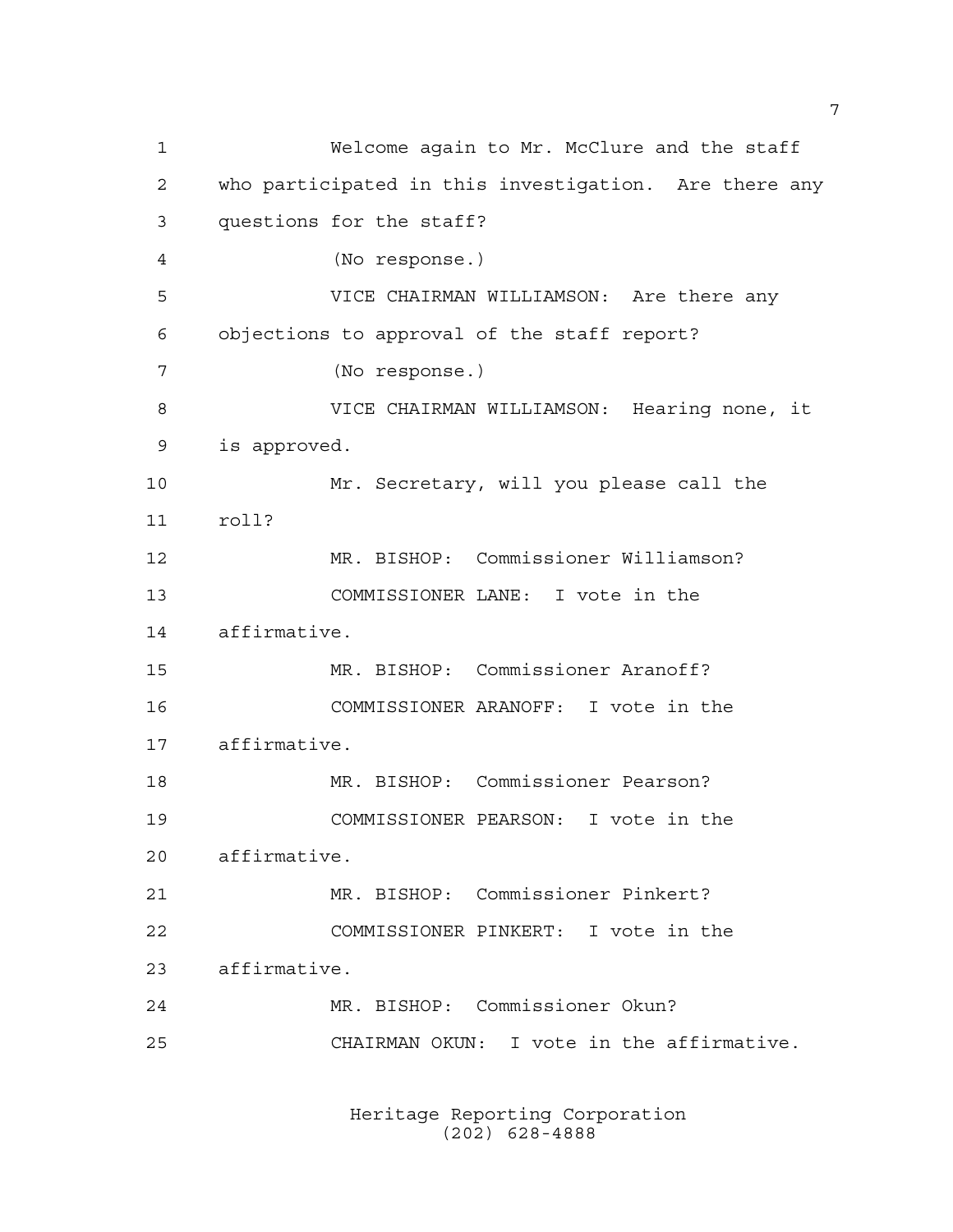MR. BISHOP: Commissioner Lane? COMMISSIONER LANE: I vote in the affirmative. MR. BISHOP: Mr. Chairman, the Commission has reached an affirmative determination. VICE CHAIRMAN WILLIAMSON: Thank you, Mr. Secretary. Further information regarding this determination will be in the press release. Commissioners' opinions are currently scheduled to be transmitted to the Department of Commerce on or before August 30, 2011. Thank you to all the staff who participated in this investigation. Seeing that there is no other business before the Commission, this meeting is adjourned. (Whereupon, at 3:04 p.m., the Commission meeting in the above-entitled matter was concluded.) //  $20 /$  $21 /$  $22 / /$  //  $24 /$ //

> Heritage Reporting Corporation (202) 628-4888